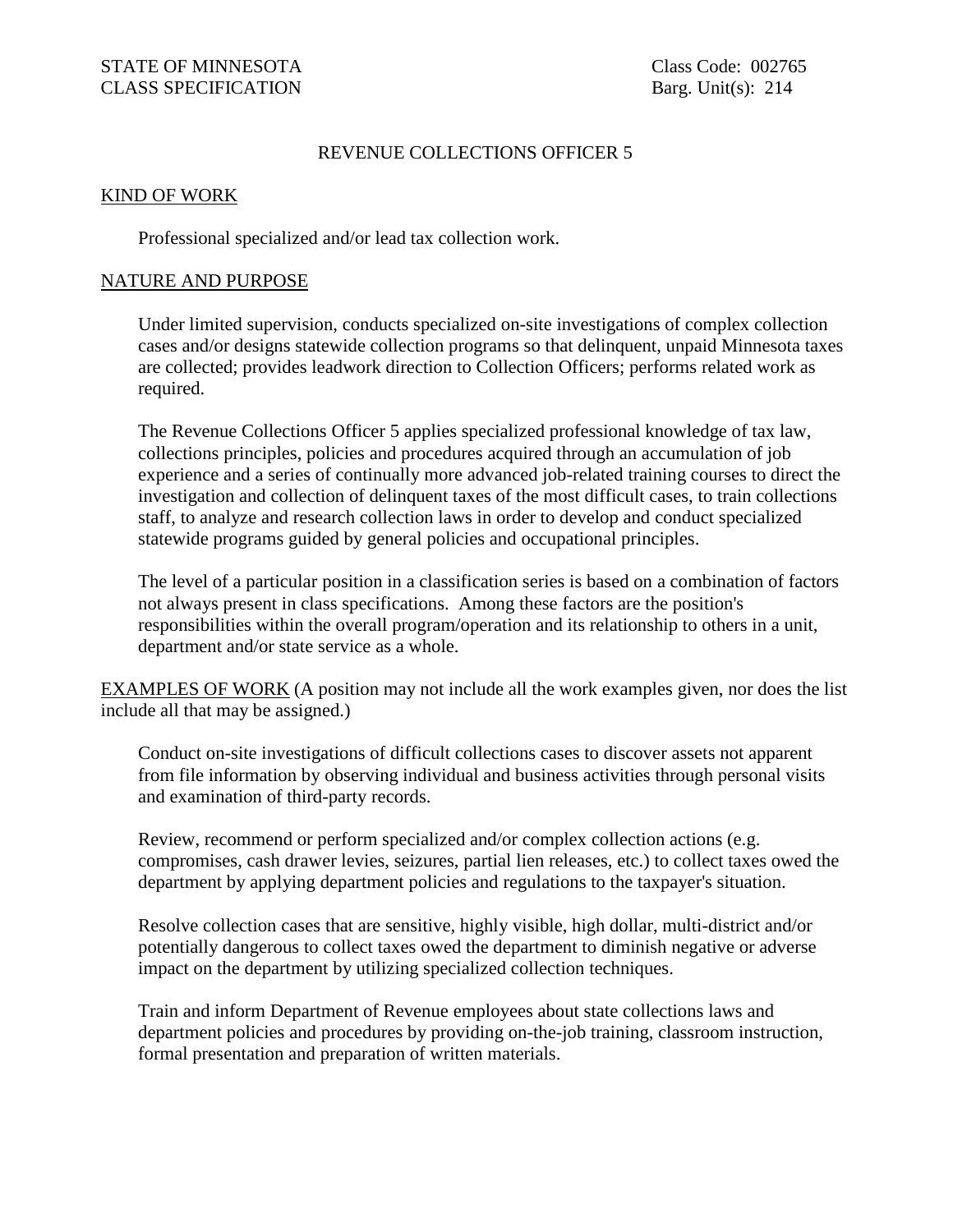Provide leadwork direction to co-workers to ensure work is completed in the most efficient manner by distributing and reviewing work assignments, providing work direction, answering questions and providing input for performance reviews.

Write procedures manuals to ensure consistent and uniform application of department policies and procedures, preparing written copy, editing written materials and distributing manuals and subsequent revisions.

Answer questions from and provide advice to management and co-workers on a variety of issues and questions concerning the development, evaluation or application of collection laws, policies or procedures.

Develop and conduct specialized, statewide collection programs to enable the department to utilize its legislative collection authority by researching and implementing legal procedures regarding the acquisition of real and personal property or the collection of taxes from taxpayers filing for bankruptcy.

# KNOWLEDGE, SKILLS AND ABILITIES REQUIRED

Knowledge of:

Pertinent laws, policies and procedures sufficient to explain tax filing requirements, tax liability, penalty and interest assessments; to ensure due process; to establish tax liabilities from departmental and third party sources; to write and edit procedures; to recommend/initiate new or modified statewide collections programs.

Department of Revenue collection actions sufficient to demand voluntary payment by telephone, in-person and conferences; to recommend and/or initiate bank, wage and cash drawer levies, liens, subpoenas, judgments, commissioner-filed returns, license revocations and seizure of real and personal property.

Investigative techniques (e.g. observations, personal and third party interviews, the examination of third party records, etc.) sufficient to discover and determine assets, additional sources of income and the ability to pay liabilities, penalties and interest; to advise other professional collections staff in these techniques.

## Skill in:

Reading comprehension sufficient to review and interpret written documents (e.g. tax laws, correspondence and forms).